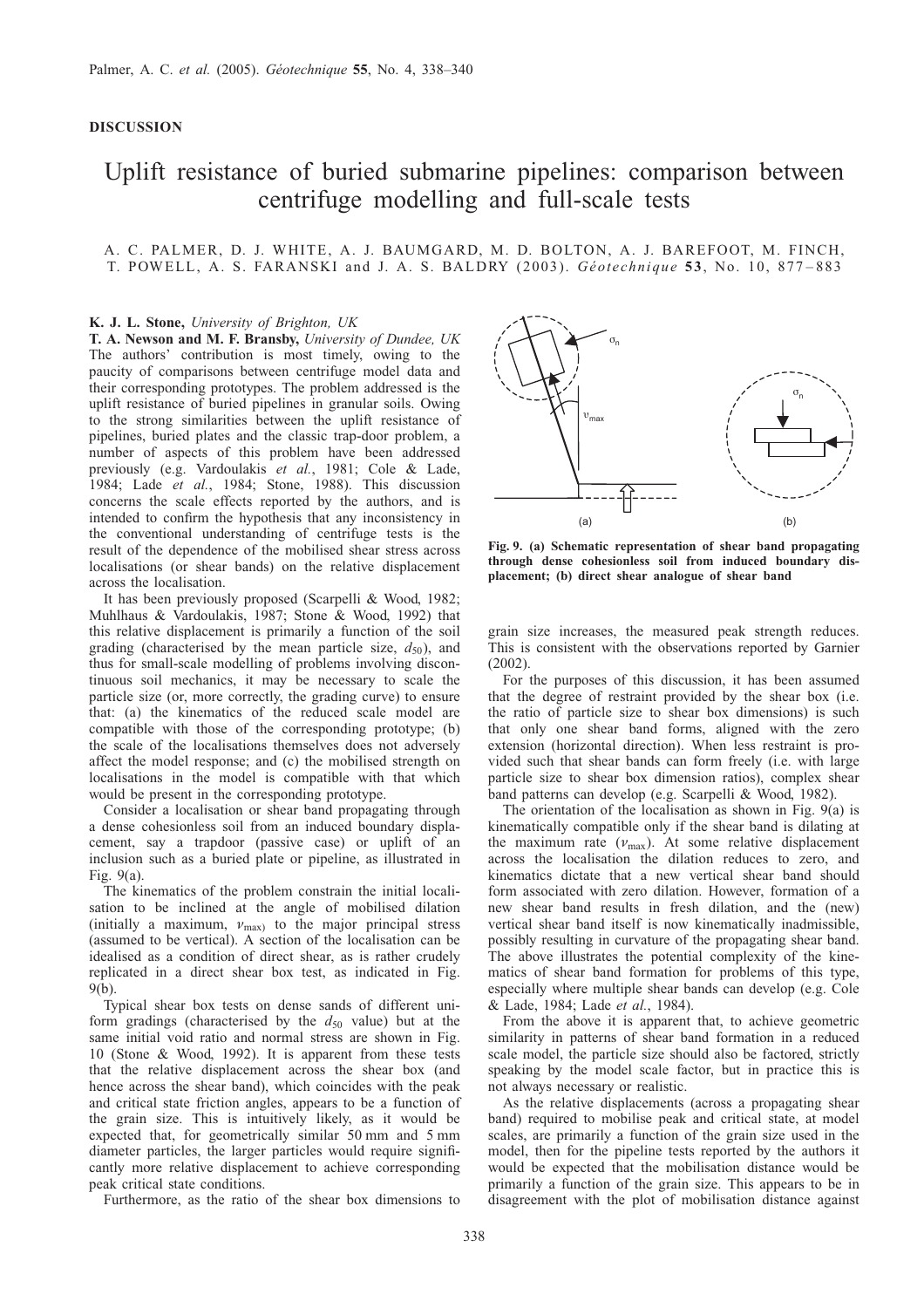<span id="page-1-0"></span>

Fig. 10. Typical shear box tests on dense sands of different uniform gradings (characterised by  $d_{50}$  value) but at same initial void ratio and normal stress (3. 2 kPa) (from [Stone, 1988](#page-2-0))

grain size shown by the authors (see Fig. 4). For the sand tests the ratio of mobilisation distance to particle size is reasonably constant, implying that for these gradings the mobilisation distance is a function of the grain size, and therefore would not be expected to scale unless the grain size was also scaled. It seems reasonable to assume that, as the cover depth is relatively shallow, then for the dense sand tests the peak uplift is coincident with the development of an initial shear band associated with a maximum rate of dilation; it is noted here that the mechanism proposed by the authors in Fig. 7 would be kinematically associated with loose sand (zero dilation). For the tests conducted in the silt and coarse gravel materials any correlation between the mobilisation distance and grain size appears to break down. It is suggested that this is due to the following.

For the 'gravel-sized' material, for the postulated mechanism involving the formation of twin shear bands, assuming that each shear band is  $10-20 \times d_{50}$  wide (e.g. [Roscoe,](#page-2-0) [1970; Muhlhaus & Vardoulakis, 1987; Oda & Kazama,](#page-2-0) [1998](#page-2-0)), the total thickness of the shearing material would be approximately 500–1000 mm, which is obviously not possible. The actual mechanism is more likely to be that the overlying gravel particles are displaced around the pipe as it is pulled towards the soil surface: that is, the mechanism is not comparable to that of the sand tests and does not involve the formation of distinct shear bands. This is an illustration of the fact that the dimensions of a localisation are dictated predominantly by the grain size of the soil. Failure to scale the grain size means that the localisation dimensions remain at prototype scale, and may have a detrimental effect on the observed model response.

For the 'silt-sized' material, several factors may contribute to the differences observed. First, there is the possibility that the soil response during the pipe uplift test was not fully drained, and even that suctions could have developed behind the pipe. Pore pressure data from a transducer located in the pipe would be very useful to investigate this possibility. Second, if fully drained conditions did occur, then the potential for multiple shear bands to occur exists, and direct comparison with the sand tests becomes difficult.

Consideration of the model test kinematics should be included in the interpretation of any reduced-scale test where discontinuities form (both at 1g and in the centrifuge), and in particular it may be necessary to scale the particle size (or grading curve), if not by the actual model scale factor, then at least sufficiently enough to allow the full development of localisation patterns and the attainment of the correct values of mobilised friction at corresponding points on the model and prototype localisations. This confirms the authors' hypothesis that mobilised shear stress across localisations depends on the absolute relative displacement across the localisation.

#### Authors' reply

The authors thank the discussers for their interesting contribution.

We agree that it seems reasonable to suppose that, if the particles can be treated as rigid and inert, then in geometrically similar systems with localised deformation the displacements would have to scale with the particle size. That could be tested experimentally by comparing a conventional shear box test on sand with a test on gravel with a particle size 10 times larger (and as far as practicable the same mineralogy and particle shape), in a shear box itself scaled up 10 times. The same argument would in turn indicate that in a centrifuge test the soil ought itself to be scaled, so that in a 100g test at 1/100 scale the particle size distribution ought to be the prototype particle size distribution scaled downwards 100 times. However, obvious difficulties are that a sand or silt prototype would then be represented by a clay model, that clay has qualitatively different behaviour, and that clay particles interact with pore water in a more complex way than do particles of sand.

The opposite view, that the shape and mineralogy of a particular grading of material have a stronger influence on the response than the particle size, has been historically favoured by small-scale modellers, who have chosen to use the 'prototype' material. In element testing this view is rarely stated, but is always assumed. When stiffness measurements are reported from continuum deformation of highquality intact triaxial samples, one never asks 'Should the grains have been scaled down by the ratio of the sample height to the prototype zone of soil that the sample represents?' When modelling continuum deformation such scaling is not considered necessary.

This contrast between the modelling of events that are governed by stress–strain and stress–displacement laws is not widely appreciated. We welcome increased interest in the formation and detailed structure and mechanics of shear bands, and further investigations following the pioneering work of Scarpelli, Wood and Garnier.

#### **REFERENCES**

Cole, D. A. & Lade, P. V. (1984). Influence zones in alluvium over dip-slip faults. J. Geotech. Engng, ASCE 110, No. 5, 599–615. Lade, P. V., Cole, D. A. & Cummings, D. (1984). Multiple failure